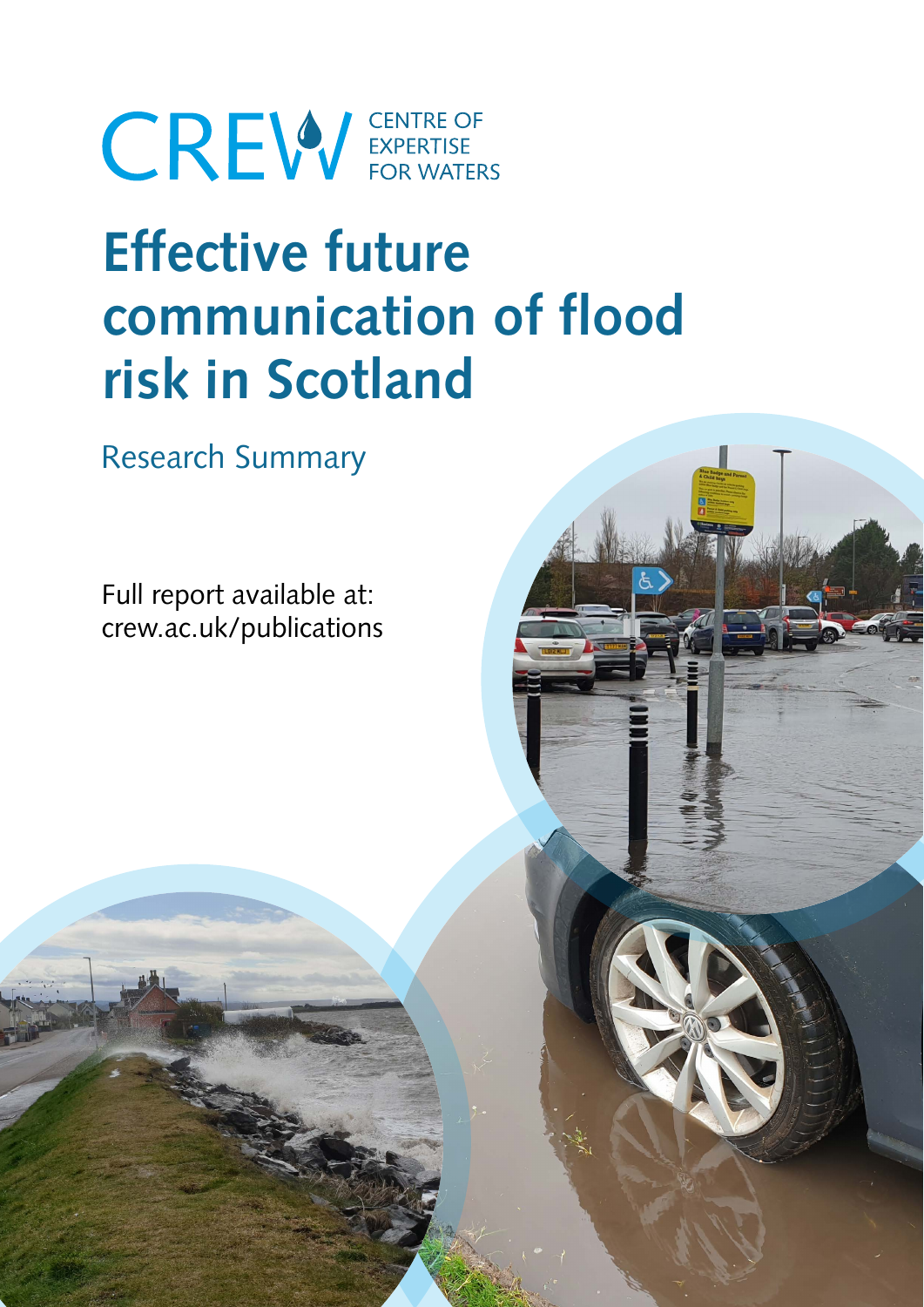## **Research Summary**



### **Effective future communication of flood risk in Scotland: Executive Summary**

Fiona Henderson, Karin Helwig & Paul Teedon

#### **AIMS OF THE PROJECT**

This research sought to answer the following questions:

- i. What is the public's understanding of flood risk, flood likelihood/probability/uncertainty, and flood risk in relation to climate change and climate change projections;
- ii. Which tools and methodologies exist which can support SEPA's communication of current and future flood risk?
- iii. How can flood risk and related climate change predictions be communicated more effectively to both technical and nontechnical audiences?
- iv. What strategy can be adopted to develop a good understanding, amongst the public and partners, of what 'managed adaptation' means and looks like in practice?

#### **FINDINGS**

#### *1. A Scottish baseline of public understanding*

There is a lack of Scotland-specific research of the Scottish public's understanding of flood risk, likelihood, uncertainty and flood risk-related climate change projections. The limited anecdotal and research evidence that does exist suggests public awareness and understanding is low in Scotland. Contributing factors which may impact upon and limit the effectiveness of flood risk communication include:

- Return periods are confusing and ineffective at communicating flood risk likelihood/probability;
- Uncertainty can negatively impact on people's motivation to act/take pre-emptive action;
- Communicating flood risk and flood-related climate change projections can trigger a negative response from affected individuals;
- Communicating flood risk without associated protective actions undermines people's motivation to act in response to the message and encourages the development of maladaptive coping responses;
- Adopting maladaptive coping responses like fatalism, learned helplessness, denial and wishful thinking lowers the individual's perception of flood risk in response to flood risk communication;
- Social vulnerability impacts negatively upon the ability to receive and act upon the flood risk communications;
- A lack of financial resources amongst those on low incomes reduces their capacity to respond and hence encourages the adoption non-protective maladaptive coping strategies;
- Reduced capabilities (e.g. as people age; amongst those with long-term health conditions) leaves some vulnerable groups without the capacity to respond to flood risk communications and hence encourages the adoption nonprotective maladaptive coping strategies;
- Individuals may externalise responsibility for their flood risk protection to governing authorities and consequently fail to take action to protect their own properties in response to flood risk communication;
- A policy paradox, where individuals are told to be both personally responsible and to defer personal safety to the state, adds to existing confusion about personal versus governing authorities' responsibility for flood risk protection;
- Communities rarely participate in the design of flood risk communications, and this lack of engagement can reduce the perceived relevance/credibility of formal communications/messages;
- Differing use of terminologies causes confusion both within and between technical and public audiences;
- Confusion also exists amongst organisational stakeholders and the public about the roles and responsibilities of actors in the Scottish flood risk communication network.
- *2. Communication tools and methodologies*
- *1. Dynamic mapping and 3D visualisation tools* are effective when based on robust data with clear guidance for use and explanations of limitations, and can be made more effective in future by co-designing tools with their target users and offering support during use;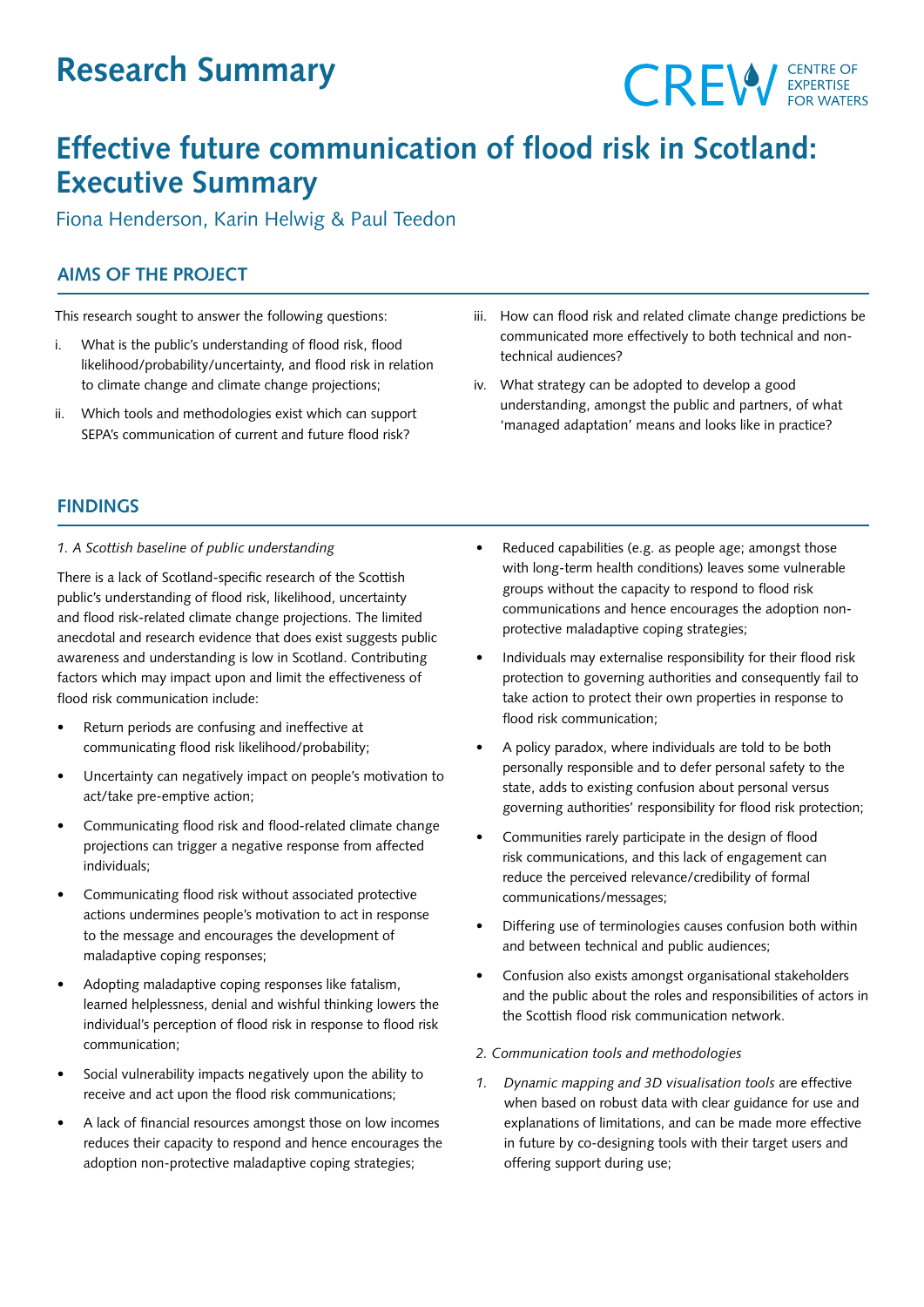- *2. Serious games* and the gamification of flood risk communications have the potential to be effective flood risk communication tools but this approach requires more robust systematic research evidence of effectiveness;
- *3. Websites and apps* have limited reach and hence limited effectiveness as stand-alone flood risk communication tools, but can usefully complement and support other flood risk communication approaches. Further evaluation of their impact on the knowledge and behaviour of those who do use them is needed;
- *4. Social media* is limited in its effectiveness as a communication tool as it only targets users of social media and so should only be used alongside other approaches when communicating with the public;
- *5. Sustainable flood memories* approaches show potential for effective flood risk communication as early evidence suggests that such methods (e.g. digital storytelling; flood walks; local artefacts) encourage shared learning. Further evaluation of their effectiveness is needed to determine their impact;
- *6. Broadcast and Print Media* are effective mediums for flood risk communication, though a closer relationship between the current flood risk communication network and the media is needed to reduce sensationalist reporting and encourage positive narratives, particularly by showcasing protection and adaptation solutions that are already being implemented effectively;
- *7. Shared local learning* is an effective flood risk communication approach that can also build a positive shared social identity amongst local people as members of a flood resilient community;
- *8. Participatory approaches and community engagement* were considered by both academic studies and our study participants to be best practice in communicating flood risk effectively, as they involve individuals in a) proactively managing their own flood risk; b) allow local people to share their own expertise; and c) enable communities to engage with flood risk specialists.

#### *3. Managed adaptation strategies*

• Developing a managed adaptation strategy to encourage an understanding of the concept and its application in practice can only be achieved if the public and other partners already understand and engage with flood risk communications i.e. correctly perceive their flood risk and understand that this risk demands action now to protect everyone in future. Therefore, this study concludes that to develop a good understanding of managed adaptation amongst the public and other partners, the concept and its practice must be integrated in all future flood risk communication strategies.

#### **RECOMMENDATIONS**

In total, 17 recommendations are made, based upon the evidence gathered in this study. The first recommendation is that:

• Future flood risk communications should include recommended actions that are *affordable, achievable* and *appropriate* to the socioeconomic and demographic status of diverse households.

The remaining 16 recommendations are targeted at policymakers or organisations and communication practitioners:

#### *For policy-makers*

- National and local policies should enshrine support for bespoke household-level flood risk communication to ensure the public, and particularly socially vulnerable and marginalised groups, can act in response to flood risk communication and so be resilient to future flood-related climate change impacts;
- Statutory regulations should be developed that require providers of temporary accommodation/business premises to ensure their properties are flood resilient, including providing those temporarily occupying the property with clear guidance on actions to take in the event of a flood warning;
- A database of flood resilient measures at household and property level should be developed for every Scottish community;
- A national approach should be developed that financially supports the installation of household flood risk protection and adaptation measures, particularly for those on low incomes, to ensure future flood risk communication is more effective and Scottish households are more flood resilient;
- A flood risk communication strategy should be co-designed with communities and an inclusive range of stakeholders with clear ownership of actions, strong leadership and shared guidance on effective approaches;
- The Scottish Government should conduct a systematic survey of the Scottish public's current flood risk perception to increase the effectiveness of future flood risk communication.

#### *For organisations and practitioners*

- Future flood risk communications should be positively framed, demystify assumptions, and address local myths, encouraging collective action to enhance community resilience and promoting an empowering shared social identity of preparedness in place;
- Flood risk communications should be developed locally in collaboration with the community at risk to maximise their effectiveness;